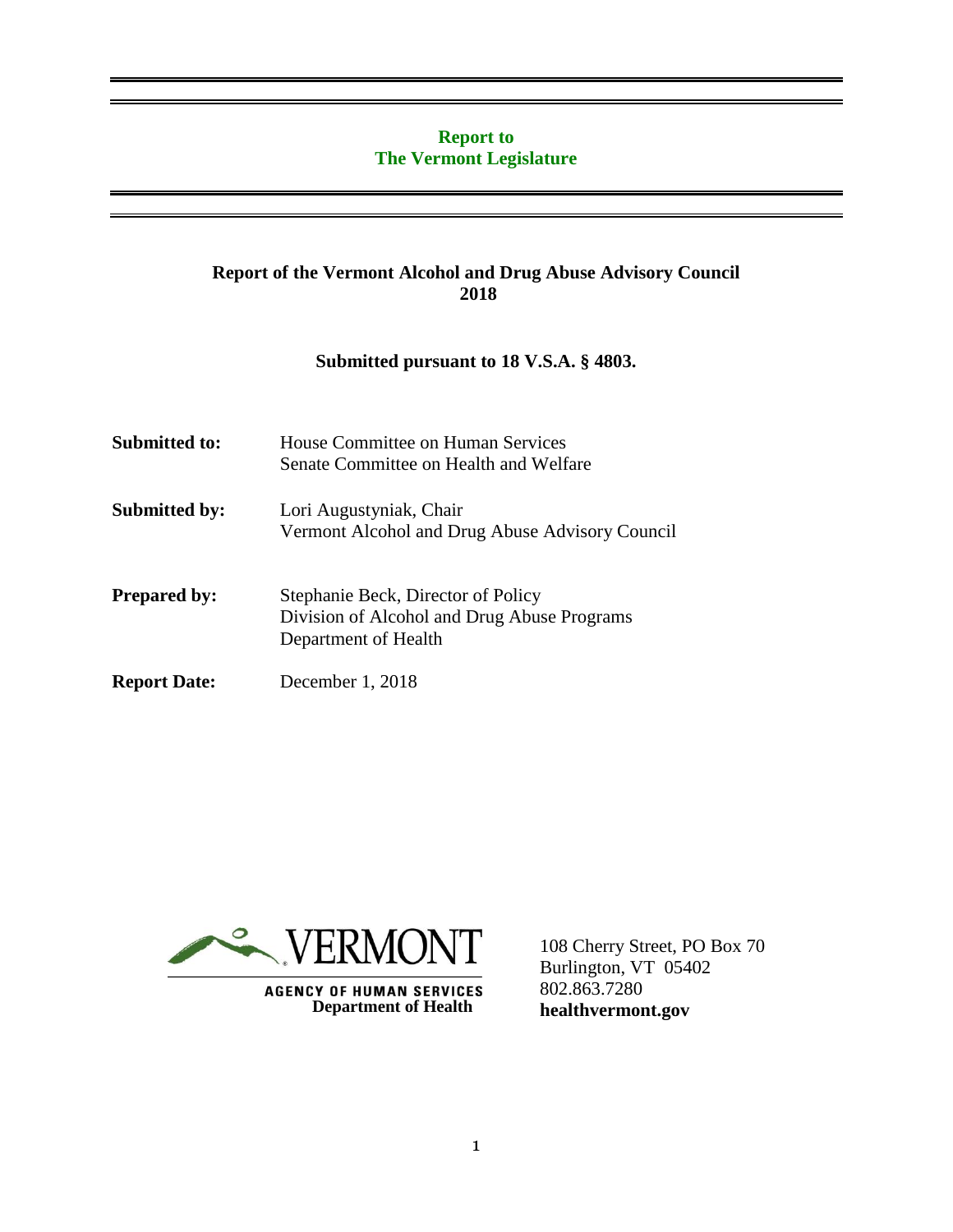# **Table of Contents**

|--|